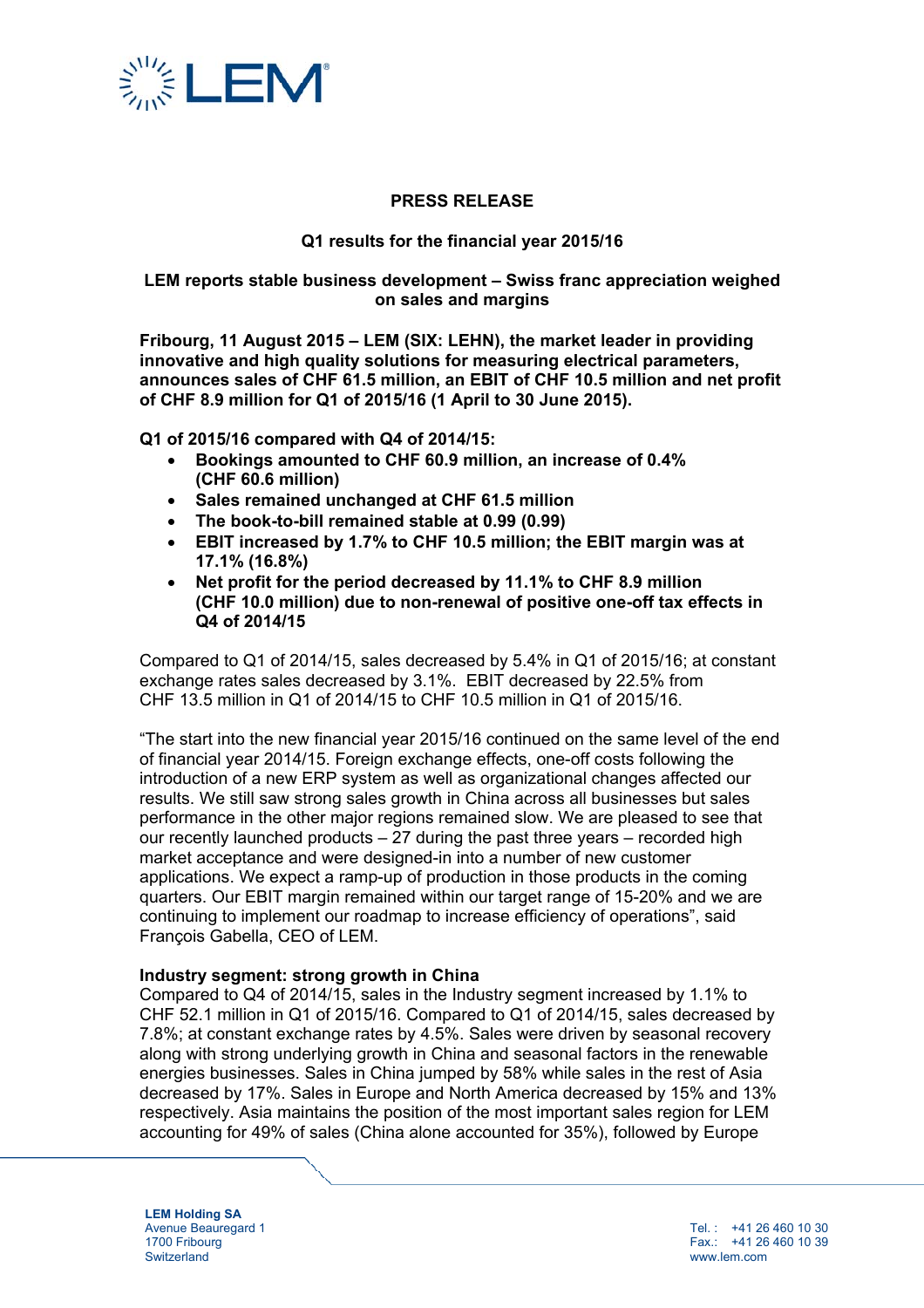

with 38% and North America with 12% of sales. Orders received lowered slightly from CHF 51.0 million in Q4 of 2014/15 by 0.3% to CHF 50.9 million in Q1 of 2015/16. EBIT decreased by 5.7% to CHF 9.2 million in Q1 of 2015/16.

- $-$  Sales in the drives & welding business decreased by 7% compared to Q4 of 2014/15. Strong sales in China matched with slow markets in the rest of the world. LEM won several projects with its new products. The Company maintained its market share
- The renewable energies & power supplies business benefitted from seasonal effects and growing investments in renewable energies in China. However, ending government support programs is affecting sales in Japan. Continued investments in European wind applications provided support. In Q1 of 2015/16, total sales increased by 14% compared with Q4 of 2014/15. Compared to Q1 of 2014/15, sales were unchanged.
- Sales in the traction business continued its positive development with a growth of 5%. LEM recorded strong sales performance in the USA following the introduction of new locomotive standards and ongoing growth in China. LEM sustained its leading market position.
- Sales in the high precision business decreased by 17% compared with Q4 of 2014/15. LEM noticed stronger competition with new players. All markets, except China, were weak. LEM introduced new products with a higher temperature range for scientific applications.

#### **Automotive segment: stable businesses**

In Q1 of 2015/16, sales in the Automotive segment totaled CHF 9.4 million, a decrease of 5.8% compared to Q4 of 2014/15. Compared to Q1 of 2014/15, sales increased by 10.2% in Q1 of 2015/16; at constant exchange rates by 6.1%. LEM reached a good performance in China and Korea thanks to project wins but recorded a significant decline in Japan due to lower car volumes and foreign exchange effects. EBIT increased from CHF 0.6 million in the previous quarter to CHF 1.4 million in the reporting period.

- In the conventional cars business, sales slowed by 4% after a strong Q4 2014/15. Growth in China and Germany has offset decreasing sales in USA and Japan. Product prices remained stable.
- $-$  Sales in the green cars business were up 4% versus the previous vear but decreased by 14% compared to Q4 of 2014/15. Business in Japan and Europe was weak. LEM won market share in China. LEM's products are now in all new models of local Chinese car manufacturers. Also, LEM won market share with Korean battery makers.

**LEM Holding SA**  Avenue Beauregard 1 1700 Fribourg **Switzerland** 

Tel. : +41 26 460 10 30 Fax.: +41 26 460 10 39 www.lem.com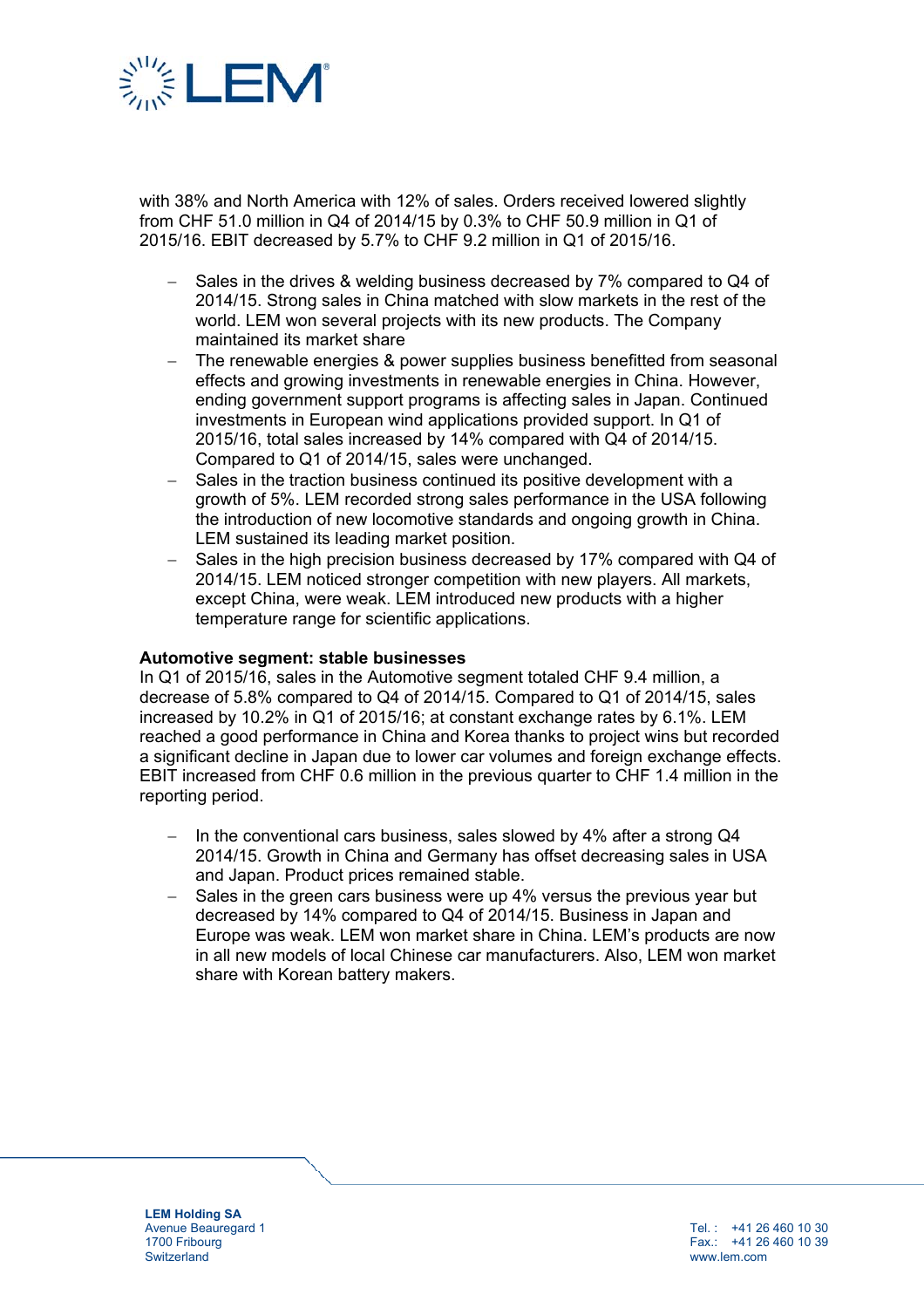

#### **Financial calendar**

| The financial year runs from 1 April to 31 March |                                                                      |
|--------------------------------------------------|----------------------------------------------------------------------|
| 11 November 2015                                 | Half-year results 2015/16                                            |
| 16 February 2016                                 | Third quarter results 2015/16                                        |
| 9 June 2016                                      | Year-end results 2015/16                                             |
| 30 June 2016                                     | Ordinary General Meeting of the Shareholders for the year<br>2015/16 |
|                                                  |                                                                      |
| 5 July 2016                                      | Dividend ex-date                                                     |
| 7 July 2016                                      | Dividend payment date                                                |

## **LEM – At the heart of power electronics**

LEM is the market leader in providing innovative and high quality solutions for measuring electrical parameters. Its core products - current and voltage transducers are used in a broad range of applications in drives & welding, renewable energies & power supplies, traction, high precision, conventional and green cars businesses. LEM's strategy is to exploit the intrinsic strengths of its core business, and to develop opportunities in existing and new markets with new applications. LEM is a mid-size, global company with approximately 1'350 employees worldwide. It has production plants in Beijing (China), Geneva (Switzerland), Sofia (Bulgaria) and Machida (Japan). With regional sales offices near its customers' locations, the company is able to offer a seamless service around the globe. LEM has been listed on the SIX Swiss Exchange since 1986; the company's ticker symbol is LEHN. www.lem.com

## **For further information please contact**

Jan Gregor, Investor Relations Phone: +41 44 212 41 41 Email: investor@lem.com

**LEM Holding SA**  Avenue Beauregard 1 1700 Fribourg **Switzerland** 

Tel. : +41 26 460 10 30 Fax.: +41 26 460 10 39 www.lem.com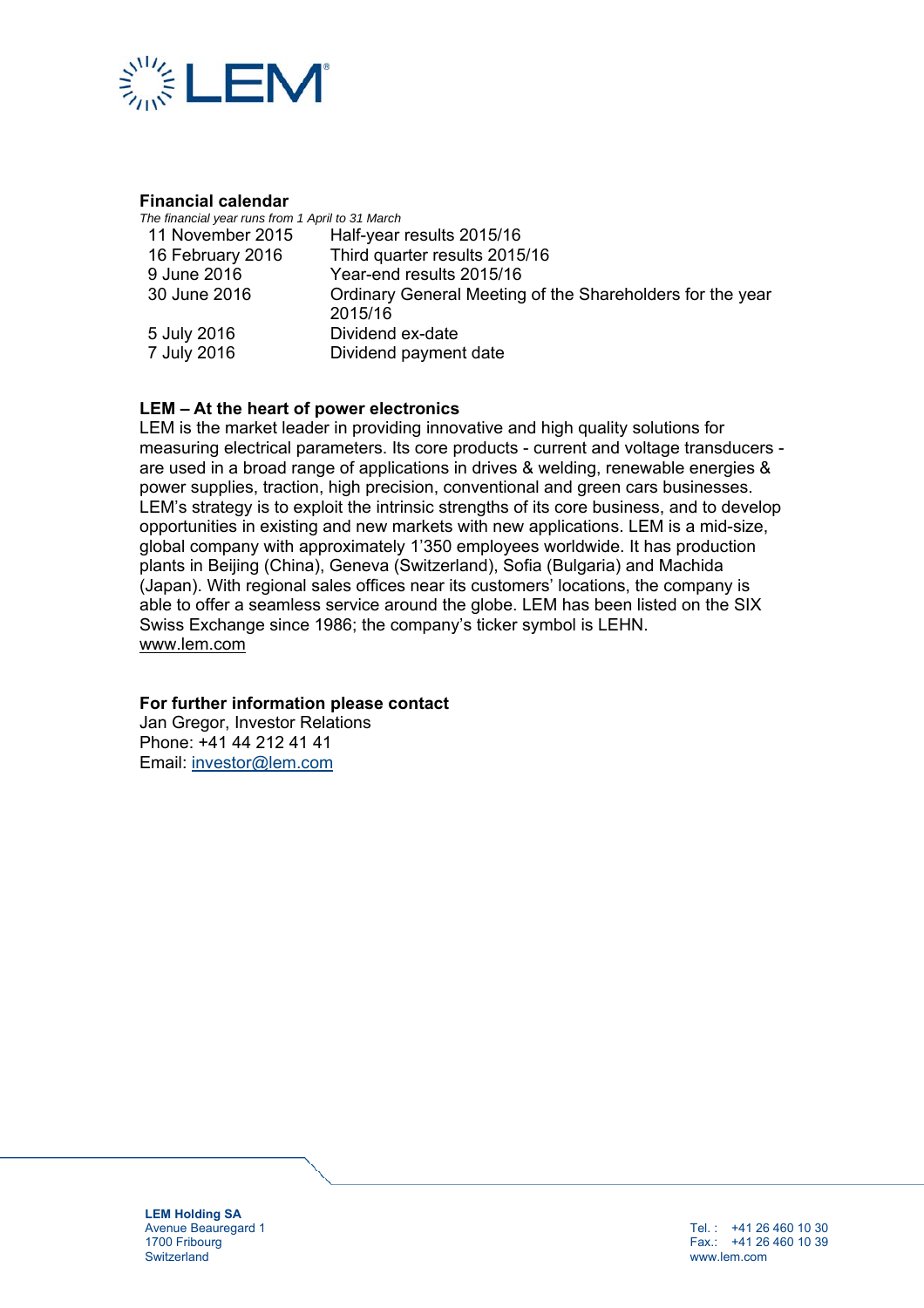

# **Appendix:**

# **Key figures**

| In CHF millions    | 2014/15 |      |                | 2015/16 | Change         |          |           |  |  |
|--------------------|---------|------|----------------|---------|----------------|----------|-----------|--|--|
|                    |         |      |                |         |                |          |           |  |  |
| Orders received    | Q1      | Q2   | Q <sub>3</sub> | Q4      | Q <sub>1</sub> | Q1 to Q1 | Q1 to Q4  |  |  |
| Industry segment   | 56.2    | 52.1 | 55.0           | 51.0    | 50.9           | $-9.6%$  | $-0.3%$   |  |  |
| Automotive segment | 8.5     | 9.8  | 8.8            | 9.6     | 10.0           | $+17.7%$ | $+4.3%$   |  |  |
| <b>Total LEM</b>   | 64.7    | 61.9 | 63.8           | 60.6    | 60.9           | $-6.0%$  | $+0.4%$   |  |  |
|                    |         |      |                |         |                |          |           |  |  |
| Book-to-bill ratio | Q1      | Q2   | Q3             | Q4      | Q1             | Q1 to Q1 | Q1 to Q4  |  |  |
| Industry segment   | 1.00    | 0.91 | 0.98           | 0.99    | 0.98           | $-2.0%$  | $-1.0%$   |  |  |
| Automotive segment | 0.99    | 1.04 | 1.00           | 0.96    | 1.06           | $+7.1%$  | $+10.4%$  |  |  |
| <b>Total LEM</b>   | 1.00    | 0.93 | 0.99           | 0.99    | 0.99           | $-1.0%$  | $±0.0\%$  |  |  |
|                    |         |      |                |         |                |          |           |  |  |
| <b>Sales</b>       | Q1      | Q2   | Q <sub>3</sub> | Q4      | Q <sub>1</sub> | Q1 to Q1 | Q1 to Q4  |  |  |
| Industry segment   | 56.5    | 57.1 | 56.0           | 51.5    | 52.1           | $-7.8%$  | $+1.1%$   |  |  |
| Automotive segment | 8.6     | 9.4  | 8.8            | 10.0    | 9.4            | $+10.2%$ | $-5.8%$   |  |  |
| <b>Total LEM</b>   | 65.0    | 66.5 | 64.7           | 61.5    | 61.5           | $-5.4%$  | $-0.0\%$  |  |  |
|                    |         |      |                |         |                |          |           |  |  |
| <b>EBIT</b>        | Q1      | Q2   | Q3             | Q4      | Q <sub>1</sub> | Q1 to Q1 | Q1 to Q4  |  |  |
| Industry segment   | 12.6    | 14.4 | 13.2           | 9.7     | 9.2            | $-27.3%$ | $-5.7%$   |  |  |
| Automotive segment | 1.0     | 1.6  | 1.1            | 0.6     | 1.4            | $+41.0%$ | $+115.6%$ |  |  |
| Total LEM          | 13.5    | 16.0 | 14.3           | 10.3    | 10.5           | $-22.5%$ | $+1.7%$   |  |  |

**LEM Holding SA**  Avenue Beauregard 1 1700 Fribourg **Switzerland**